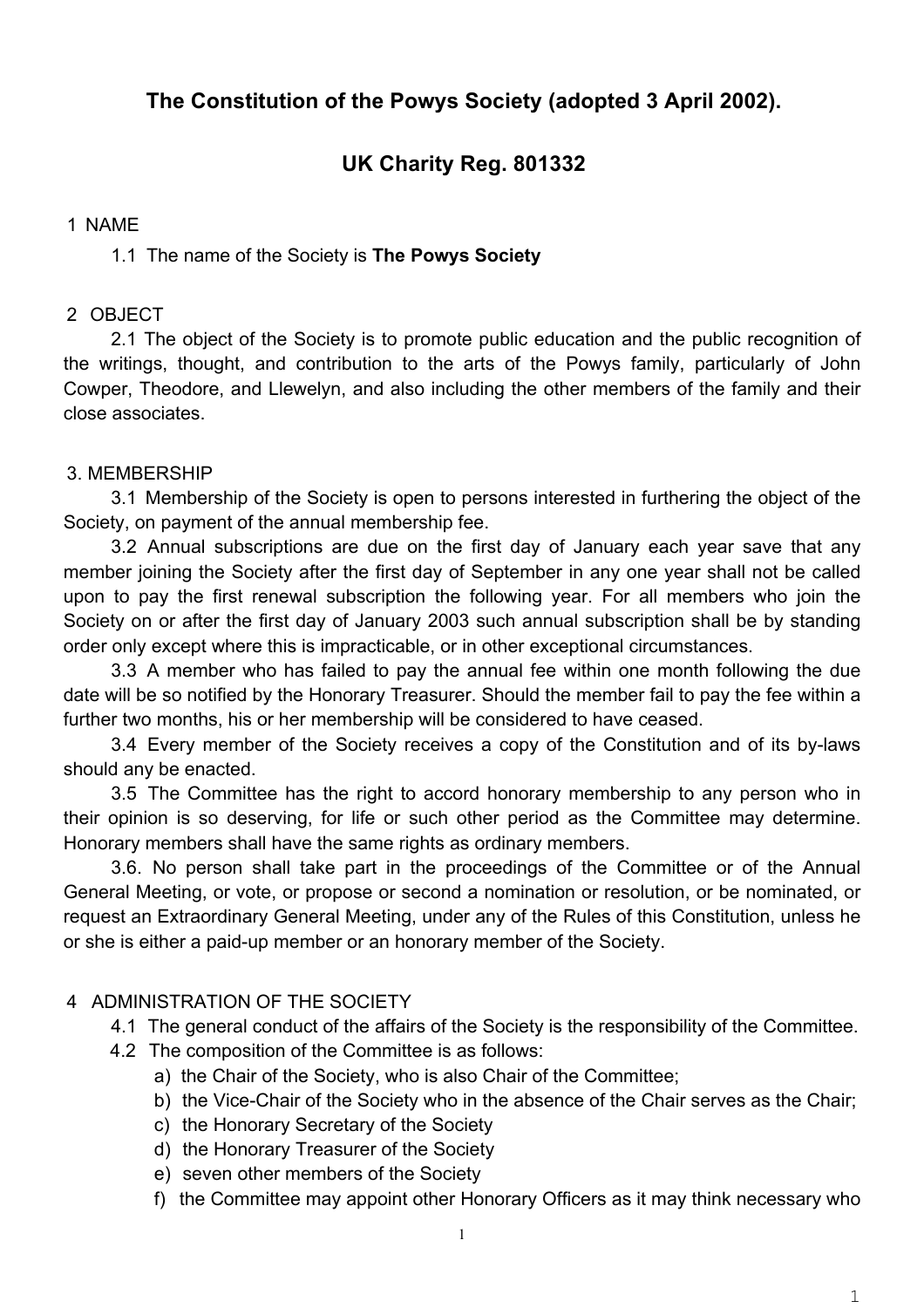shall become members of the Committee but without voting rights. Their term of office will run from the date of appointment to the start of the next AGM, after which they will be eligible for reappointment to the new Committee.

4.3 The President of the Society is entitled to attend meetings of the Committee

4.4 Subject to the provisions of Rule 4.2(f) above, all members of the Committee, including the Chair, are voting members. In the case of a tie, the Chair has a second vote.

4.5 A quorum of the Committee consists of the Chair and any other five members of the Committee.

4.6. With the exception of the President, the Committee is chosen as follows:

a) The Chair, the Vice-Chair, the Hon. Secretary, and the Hon. Treasurer, who are the Officers of the Society, are each chosen by postal nomination and ballot to be held as specified below. Each officer will be appointed for a term of one year from the end of the AGM at which the appointment is announced, and is eligible for re-appointment.

b) Each Committee member will be chosen by postal nomination and ballot to be held as specified below for a term of three years from the end of the AGM at which the appointment is specified, and is eligible for re-election.

c) By the end of March each year the responsible officer (i.e. the Hon Secretary or another member of the Committee so appointed) shall ascertain which of those Honorary Officers and Members of the Committee who are due to stand down at the AGM are willing to serve for a further term of office.

d) On the basis of the information supplied, the responsible officer shall draw up a statement which shall be circulated to all paid-up or honorary members not less than three calendar months before the AGM and which shall contain full details of the current situation including details of all those posts which are due to fall vacant for whatever reason and details of those who are willing to serve for a further term of office. This statement shall also invite paid-up and honorary members to submit nominations for officers and Committee members; each such nomination shall be made by a proposer and a seconder in writing, accompanied by the nominee's agreement in writing; such nominations to be made to the responsible officer not later than two calendar months before the AGM.

e) Should there be more than one nomination under Rule 4.6.c for any vacant post so that a postal ballot becomes necessary then

i) the responsible officer shall obtain statements of appropriate information from all nominees. Such statements are not to exceed 250 words.

ii) a postal ballot shall be conducted by sending to all paid-up or honorary members of the Society voting papers and relevant statements (as submitted under 4.6.e.i above) not less than four weeks before the AGM and an independent Scrutineer (not being a person for whom votes may be cast in the ballot) shall be appointed by the President or should he or she decline to make such an appointment by the Committee for the purpose of Rule 4.6.f; voting papers are to be returned to reach the Scrutineer not less than seven days before the AGM

f) The votes received under Rule 4.6 (e) shall be counted by the Scrutineer assisted by an Officer of the Society or other members of the Committee approved by the Committee.

g) The Officers and other members of the Committee who have been chosen under Rules 4.6 (d) and 4.6(e) shall be appointed at the AGM and shall take office after the AGM.

h) In the event of a vacancy occurring between AGMs, the Committee is empowered to fill it, such appointment to last only until the next AGM

i) If a member of the Committee fails to attend at least half its meetings in a year and also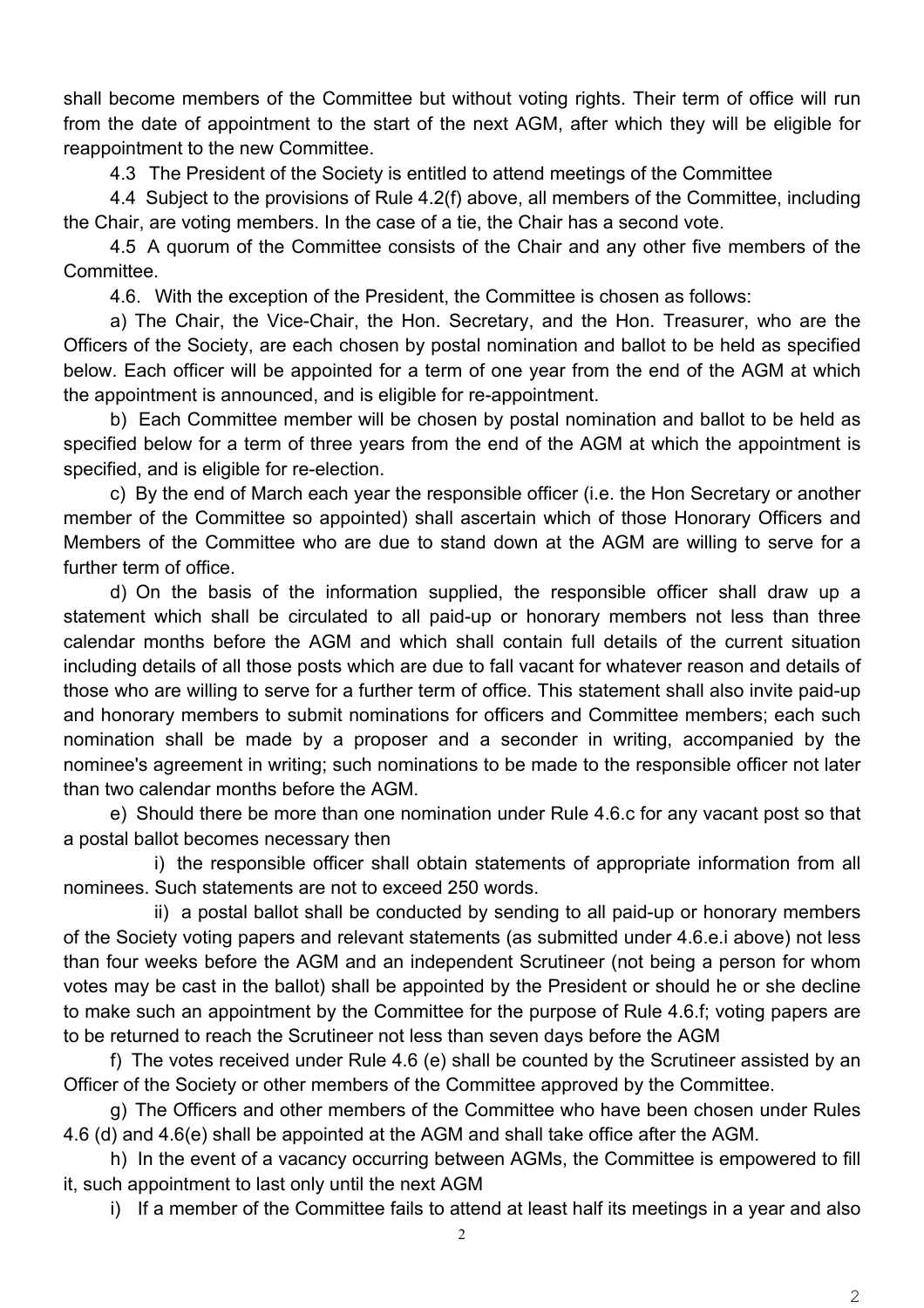fails to satisfy the Committee that there are good reasons for absence, the Committee shall require that member to resign, notwithstanding that his or her term of office has not been completed.

# 4.7 The President is chosen by the Committee.

4.8 The responsibilities of the Committee are as follows:

a) conducting the management, policy and financial affairs of the Society;

b) promoting the object of the Society by such means as the Committee considers appropriate

c) publicizing the work of the Society by such means as it finds appropriate;

d) obtaining new members of the Society;

e) arranging and conducting the Annual General Meeting and the annual weekend Conference and reporting on the Society's affairs for the preceding calendar year;

f) ensuring that an appropriate audit of the Society's finances is carried out annually in advance of the AGM;

g) presenting to the AGM through the Hon. Treasurer a full financial report for the preceding calendar year;

h) determining the annual subscription;

i) preparing such by-laws as it may from time to time find desirable for the conduct of the Society's affairs;

j) receiving donations and bequests to the Society, whether in the form of cash or otherwise, and using them to the furtherance of the Society's object;

k) meeting not less than twice a year at the call of the Chair to review the state of the Society's affairs and to take such action as it may consider suitable; minutes shall be taken of all the proceedings of the Committee and shall be open to inspection by any member of the Society applying to the Hon. Secretary. In all these matters the Committee has absolute authority to act as it sees fit between AGMs of the Society. All its actions are reported at the ensuing AGM

4.9 Notwithstanding Rule 3.6, the Committee may invite any person to attend a meeting of the Committee in order to advise and take part in discussion, but such a person shall not have a vote.

# 5 THE ANNUAL GENERAL MEETING

5.1 The AGM is held at the annual summer weekend Conference of the Society.

5.2 a) Notice of the date of the AGM (provisional if necessary) shall be sent to every member of the Society not less than three calendar months before that date; if the date is provisional the AGM shall not be held at an earlier date than that contained in the notice.

b) Notice of the AGM, including the date and proposed agenda, shall be sent to every member of the Society not less than four weeks before the AGM.

5.3 The agenda must include at least:

a) presentation of reports, including reports on membership and on finance, and on the activities of the Committee;

b) the appointment of Officers of the Society and other members of the Committee;

c) provision for business raised from the floor of the meetings;

d) the appointment of an Auditor.

5.4. The Chair of the Society is the Chair of the AGM and has responsibility for the